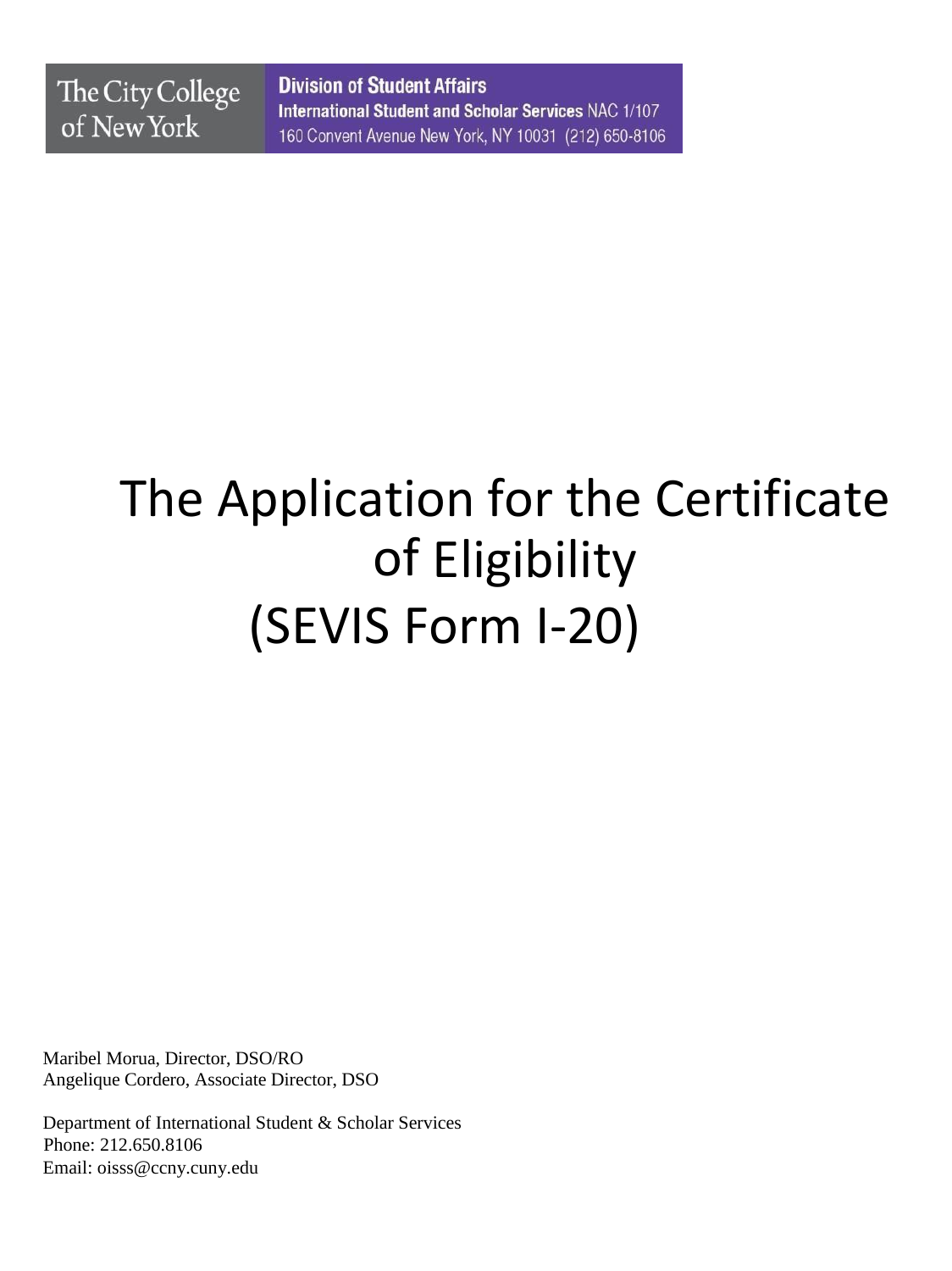# **ACKNOWLEDGMENT REGARDING PROTECTION OF PERSONAL DATA (FOR INTERNATIONAL STUDENTS FROM THE EU COUNTRIES)**

Overview. This Acknowledgment form is required in conjunction with the CUNY APPLICATION FOR THE IMMIGRATION CERTIFICATE OF ELIGIBILITY you must complete for you to be issued the SEVIS I-20 Form. You are coming from a country subject to the General Data Protection Regulation (GDPR) adopted in the European Union (EU), which provides certain protections and rights with respect to your personal data. This data you will provide is necessary in order for The City College of New York of the City University of New York that has accepted you to participate in their academic program, to issue you a SEVIS I-20 Form, which you will use to apply for the visa at the American Embassy or Consulate in your home country. This document will also be the official proof of your legal immigration status in the U.S.

General Principles. The personal data you will provide to CUNY or to third parties acting on behalf of CUNY will be handled in accordance with applicable law, our policies and the policies and principles of the GDPR applicable while you are in the EU. Your personal data will be processed and collected only for purposes related to your enrollment at College of the City University of New York, and the SEVIS I-20 Form. Access will be limited to persons requiring such information in order to provide student services and other benefits offered by the college, including third parties acting on CUNY's behalf. Your data will be kept only so long as is necessary or required by policy and by law. We will maintain and process your data in a manner that assures its security and confidentiality.

Rights. Under GDPR, you have certain rights with respect to your personal data, including, among other rights, the right of access to your data; the right to correct inaccuracies in your data; the right to withdraw your acknowledgement; and the right to delete personal data if the collection of that data is no longer necessary to the purpose for which it was collected. The full text of the GDPR can be found at [https://gdpr-info.eu](https://gdpr-info.eu/)

Data Controller. Under GDPR, a Data Controller is the person or entity responsible for overseeing the processing of your data. For purposes of your participation in an academic program at our institution, the Data Controller is **Dependent College of the City University of** New York.

Sensitive Data. Data concerning your physical or mental health will be processed only for the purposes of protecting your safety or the safety of others, providing necessary healthcare, responding to an emergency, or complying with any applicable mandatory provision of law. Sensitive data may be communicated, in compliance with the principles above, to bodies and authorities, both public and private (such as hospitals, police offices, courts, security supervisors, insurance companies) only for the purposes relating to health and safety emergency and for the purposes of fulfilling obligations set forth by law.

# **I hereby acknowledge the use of my personal data in accordance with the provisions outlined above.**

| Date: |     |      | Signature:       |  |
|-------|-----|------|------------------|--|
| Month | Day | Year |                  |  |
|       |     |      | Print Full Name: |  |

CUNY GDPR international Student Form Approved Sept. 5, 2018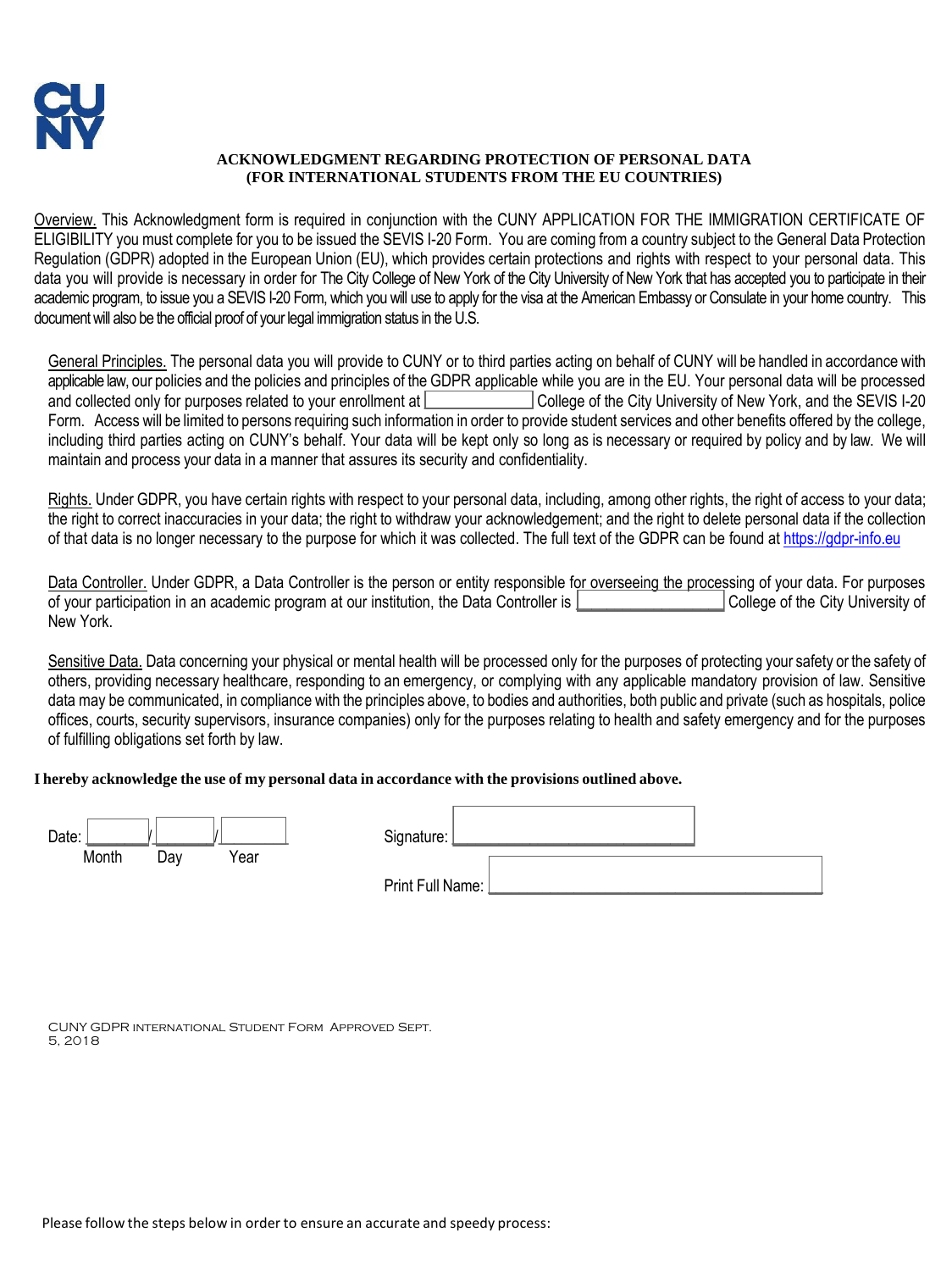- **Apply and be accepted to the City College of New York.** You will receive notice of your acceptance via email. Print a copy of your acceptance letter for your records.
- **Secure sponsors or funding.** In order to receive your I-20 you must provide evidence that you can cover all expensesrelated to the first full year of tuition, fees and living expenses. If you are unable to cover the costs on your own, you must identify a sponsor. A sponsoris someonewho is willing to pay for your expenses, either in part or in whole. You could have more than one and your parents are considered sponsors. You may also be receiving a scholarship or a grant from your home country. This can be used as funding for your expenses.
- **Read and complete the Application for the Certificate of Eligibility (Form I-20).**
- **Complete the Affidavit of Support(Page 3 of application).** Each sponsor will need to fill out and sign a separate Affidavit of support before issuing your I-20.
- **Provide Evidence of Support(FinancialDocuments):** As a reminder,the available funds must be enough to cover *at least* the first full academic year. All documents must be originals. Copies will not be accepted.
	- **Bank Letter:** You will need to provide an original letter stating the account balance from your or your sponsor's bank. This could be a written statement from an officer of the bank or other financial institution where the sponsor has accounts, giving the following details regarding the account:
	- o Date account opened
	- o Total amount deposited for the past year
	- o Present balance
		- **EXECT:** Bank Statements: You or your sponsor must provide current bank statements (savings and/or checking accounts) for the past three months.
		- **Supporting Statementfor Government Awards or Loans:** Studentssponsored by or receiving loansfrom their government
		- must submit an official statement with their name and award. It should include an itemized list of dollar amounts going to tuition and living expenses.

 $\Box$  **Submit Application and Supporting Documents:** Once the Application for the Certificate of Eligibility is complete, send it along with the financial documents, a copy of your passports biographical page and CCNY acceptance letter to the following address:

# **For All Students** Office of International Students and Scholar Services North Academic Center, Room 1/107 160 Convent Ave New York, NY 10031 Attn: Maribel Morua or Angelique Cordero

 **Transfer students** will also be required to submit the completed I-20 Transfer Release Form and a copy of all previously issued I-20's. The transfer form can be retrieved by emailing [oisss@ccny.cuny.edu](mailto:oisss@ccny.cuny.edu) or on our website at www.ccny.cuny.edu/isss

# **SPONSOR SUPPORTING EVIDENCE**

A sponsor must show sufficient income and/or financial resources to assure that the student being sponsored will not become a public charge (receive Federal or State low income benefits or services) while in the United States. Applicable evidence of the sponsor's situation, as determined by the accepting school official, should consist of copies of any or all of the following documentation listed below. Failure to provide evidence of sufficient income and/or financial resources may result in the denial from the CUNY campus of the students' application for Form I-20 (Immigration Certificate of Eligibility). Additionally, such failure to provide similar documentation to the Consul Officer may result in denial of an F-1 Visa application.

\* Please note that we **only** accept statements pertinent to liquid, low risk accounts as proof of financial support. Accounts such as retirement savings accounts and stock, no matter how stable the investment, will not be accepted as evidence of financial support.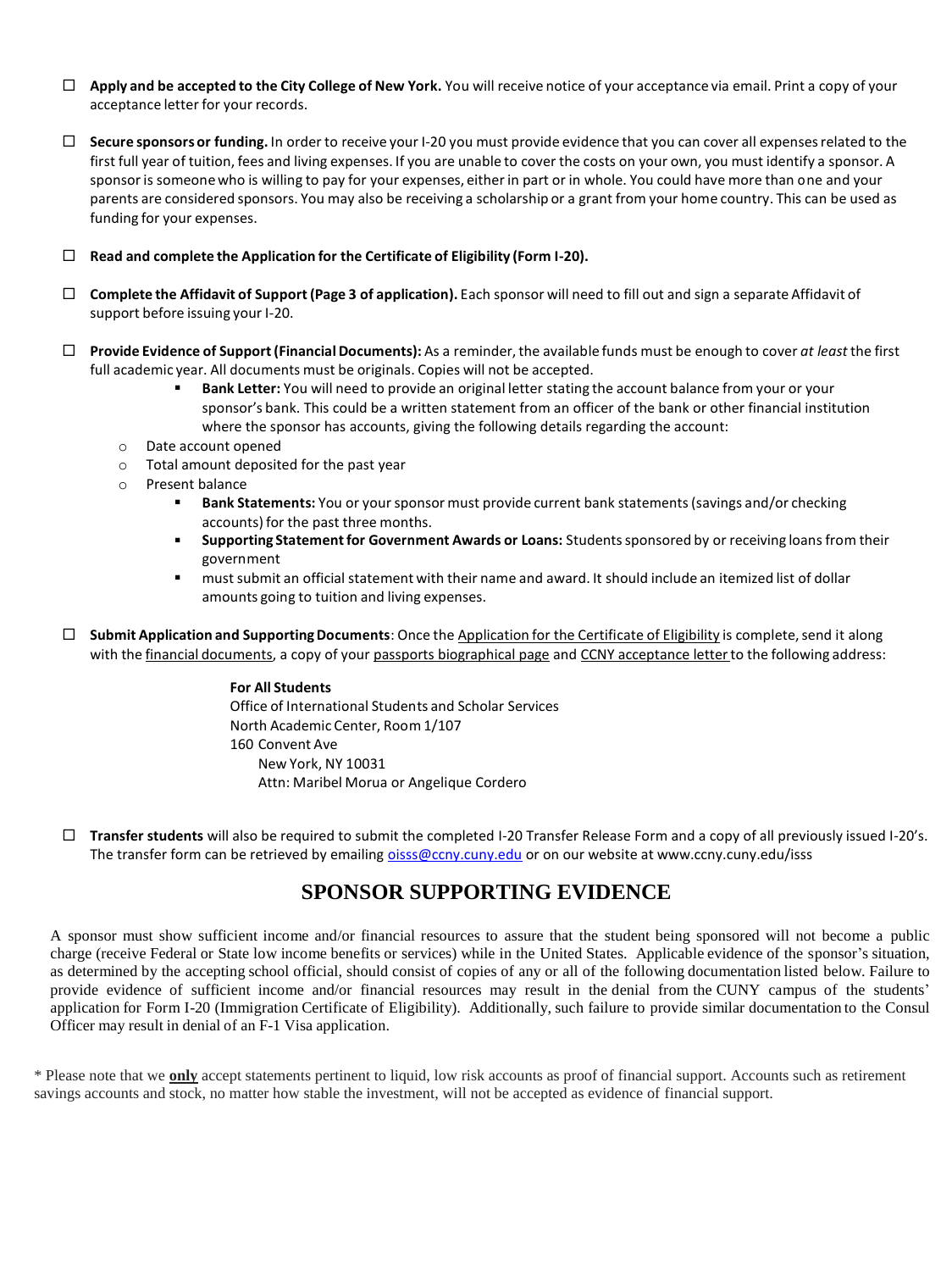

## **Page 1 of 4 STUDENT COMPLETES THIS FIRST PAGE. Revised March 29, 2022** Application for the Immigration Certificate of Eligibility (Form I-20) **Fall 2022-Spring 2023**

International students who are admitted into a degree program at CUNY will need to obtain an Immigration Certificate of Eligibility (Form I-20), in order to enter and/or remain in the U.S. as an F-1 student. This requirement applies whether you are a new student, a transfer student from another U.S. university, or a student transferring between CUNY colleges. **1. Name: 2. Sex** (check one):  $\Box$  Male  $\Box$  Female

**(Family name** as in passport) (**Given name** as in passport) (Second given, or **middle name**, if any, as in passport)

#### **3. Present Mailing Address:**

| (Number and Street)                                                               | (City, State)                                                                          | (Country)                                     | (Postal Code) |  |
|-----------------------------------------------------------------------------------|----------------------------------------------------------------------------------------|-----------------------------------------------|---------------|--|
| 4. Telephone Number:                                                              | 5. Fax Number:                                                                         | 6. Email:                                     |               |  |
| 7. Date of Birth:<br>(Month/Day/Year)                                             | 8. Place of Birth:                                                                     | (City and Country)                            |               |  |
|                                                                                   |                                                                                        |                                               |               |  |
| Country (or Countries) of Citizenship:<br>9.                                      |                                                                                        | 10. Country of Residence:                     |               |  |
| 11. Permanent Overseas Address:                                                   |                                                                                        |                                               |               |  |
|                                                                                   |                                                                                        |                                               |               |  |
| (Number and Street)<br>(Required by U.S. Government Regulations)                  | (City, State)                                                                          | (Postal Code)<br>(Country)                    |               |  |
| 12. Address in U.S.A. (if known):<br>(Number and Street)                          | (Postal Code)<br>(City, State)                                                         |                                               |               |  |
| 13. Expected Year<br>of First Enrollment: [<br>-Year                              | 14. Degree<br>Check One:<br>-Bachelor's<br><b>Program:</b> $[\_$<br>Master's<br>-Ph.D. | 15. Expected<br><b>Academic Major:</b>        |               |  |
| 16. Expected Semester                                                             |                                                                                        |                                               |               |  |
| of First Enrollment: Check One:                                                   | -Fall<br>$\perp$ -Winter                                                               | -Spring                                       | -Summer       |  |
| 17. Are you currently studying at a US institution or college?                    |                                                                                        | 18. Do you currently hold F-1 status?         |               |  |
| Check One: $[\underline{\Box}]$ $\rightarrow$ Yes $[\underline{\Box}]$<br>$l$ —No |                                                                                        | $I - Yes$<br>Check One: $\lceil \cdot \rceil$ | $1 - No$      |  |

## **QUESTIONS 19 THROUGH 28 TO BE COMPLETED BY APPLICANTS ALREADY IN THE U.S**.

If you are currently in the U.S., please indicate your immigration status. Attach a \***copy of the passport pages** with the passport number, expiration date of passport, and the \***U.S. visa stamp**. Include copies of both sides of \***Form I-94** for yourself and accompanying family members.

| 19. I have F-1 Student Status right now.<br><i>Check One:</i> $[\_]$ [ $\_$ ] - Yes $[\_]$ [ $\_$ ] - No            | #:                  | 20. What is your I-94 Admission Number? |                                                                 |  |  |  |
|---------------------------------------------------------------------------------------------------------------------|---------------------|-----------------------------------------|-----------------------------------------------------------------|--|--|--|
| 21. *University that issued most recent Form I-20:<br>* Attach photocopies of ALL your previously issued Forms I-20 |                     |                                         | $ 22.$ SEVIS ID#:                                               |  |  |  |
| 23. Current U.S. School Name:                                                                                       |                     |                                         |                                                                 |  |  |  |
| 24. Current U.S. School Address:                                                                                    |                     |                                         |                                                                 |  |  |  |
|                                                                                                                     | (Number and Street) | (City, State)                           | (Postal Code)                                                   |  |  |  |
| 25. If you entered US without F-1 status, then what is your immigration status?                                     |                     |                                         |                                                                 |  |  |  |
| 26. What is the I-94 Admission #:                                                                                   |                     | (Month/Day/Year)                        | 27. When does that I-94 Expires:                                |  |  |  |
| 28. If your status is not currently F-1, check one answer below:                                                    |                     |                                         |                                                                 |  |  |  |
| <b>-</b> I will apply to USCIS for a Change of Non-Immigrant status                                                 |                     |                                         | 1-I will leave U.S. and re-enter with I-20 before classes begin |  |  |  |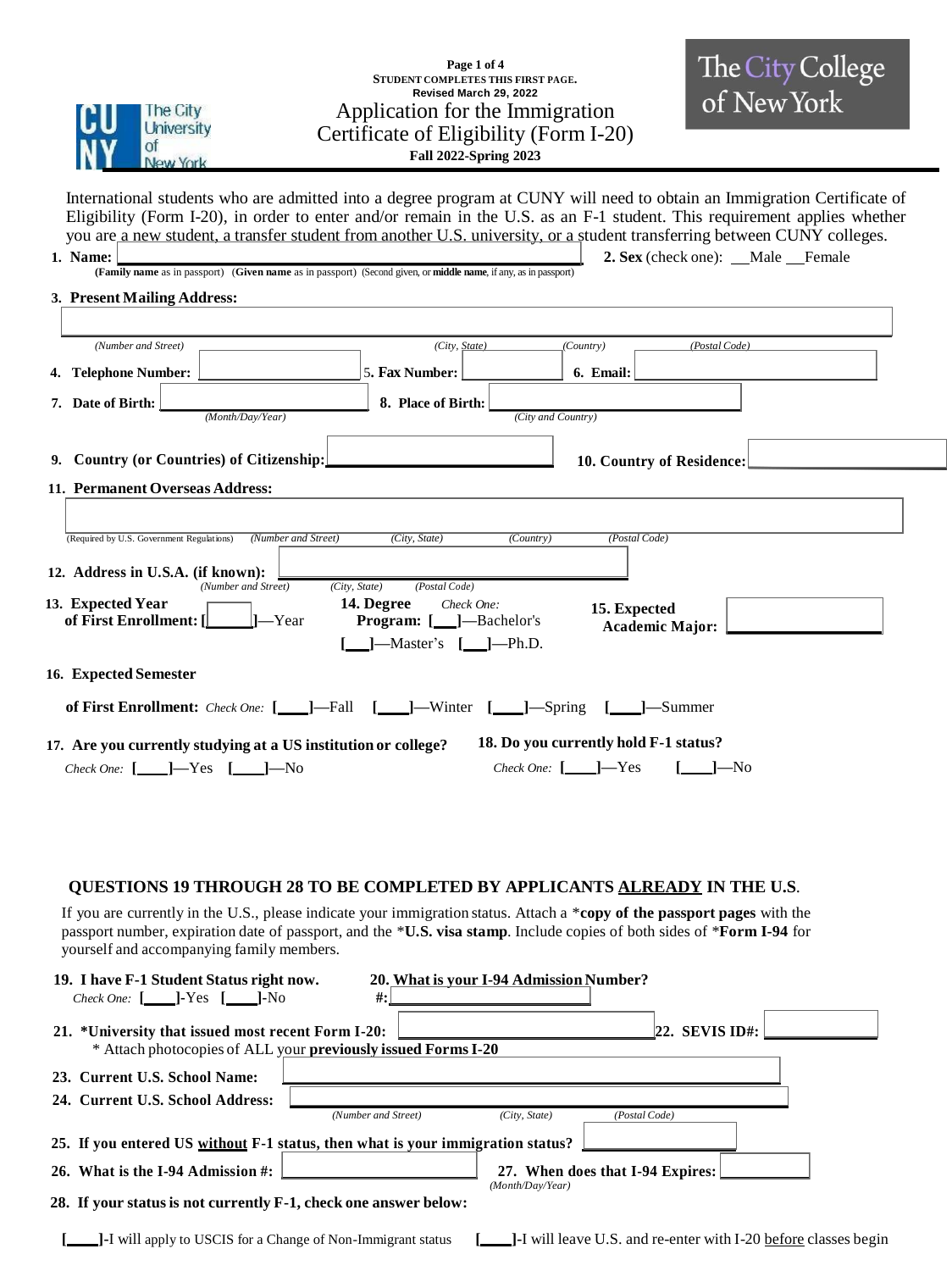#### Page 2 of 4 **Revised March 29, 2022** Student Completes and Signs at Bottom of this Second Page

#### **Declaration & Certification of Finances**

Please indicate the source and amount of your financial support for the first four years of study for bachelor's degree candidates and two years for associate's degree candidates. The CUNY College that has admitted you requires documentation of guaranteed support for the first year and projected support for future years. Note that costs may rise 7-10% annually. Total amounts must meet or exceed the estimate of expenses (see "Sponsor Supporting Evidence" page).

U.S. immigration authorities require colleges to receive satisfactory financial certifications from prospective students before issuing a Form I-20. Therefore, you must attach original documents for each source of financial support you indicate. Please refer to the "Sponsor Supporting Evidence" page for a list of acceptable supporting documents. Be sure to have an additional set of original documents for your appointment at the U.S. Consulate (or Embassy) overseas.

#### **Complete and send in this page with your application. Provide as much detail as possible.**

# **SOURCES OF FINANCIAL SUPPORT**

|                                                                                                                                                                                                                 |                                                                                                                                    | (Amount in U.S. Dollars)                                             |                                           |                                                     |
|-----------------------------------------------------------------------------------------------------------------------------------------------------------------------------------------------------------------|------------------------------------------------------------------------------------------------------------------------------------|----------------------------------------------------------------------|-------------------------------------------|-----------------------------------------------------|
|                                                                                                                                                                                                                 | Guaranteed<br><b>Support</b><br>$1st$ Year                                                                                         | Projected<br><b>Support</b><br>$2nd$ Year                            | Projected<br><b>Support</b><br>$3rd$ Year | Projected<br><b>Support</b><br>4 <sup>th</sup> year |
| <b>A. STUDENT</b>                                                                                                                                                                                               |                                                                                                                                    |                                                                      |                                           |                                                     |
| <b>Name</b>                                                                                                                                                                                                     |                                                                                                                                    |                                                                      |                                           |                                                     |
|                                                                                                                                                                                                                 | \$                                                                                                                                 | \$                                                                   |                                           | \$                                                  |
| Name of Bank                                                                                                                                                                                                    |                                                                                                                                    |                                                                      | Location                                  |                                                     |
| The student must provide the following documents in English:<br>1) Bank officer's summary statement of account history.<br>2) Stock brokerage account statements, if any.                                       |                                                                                                                                    |                                                                      | (City)                                    | (Country)                                           |
| <b>B. PARENTS, AND/OR OTHER INDIVIDUAL SPONSORS</b>                                                                                                                                                             |                                                                                                                                    |                                                                      |                                           |                                                     |
| Name                                                                                                                                                                                                            |                                                                                                                                    |                                                                      |                                           |                                                     |
| Relationship to student                                                                                                                                                                                         |                                                                                                                                    |                                                                      |                                           |                                                     |
|                                                                                                                                                                                                                 | \$                                                                                                                                 | \$                                                                   | \$                                        | \$                                                  |
| Name                                                                                                                                                                                                            |                                                                                                                                    |                                                                      |                                           |                                                     |
| Relationship to student                                                                                                                                                                                         |                                                                                                                                    |                                                                      |                                           |                                                     |
|                                                                                                                                                                                                                 | \$                                                                                                                                 | \$                                                                   | \$                                        | \$                                                  |
| Name                                                                                                                                                                                                            |                                                                                                                                    |                                                                      |                                           |                                                     |
| Relationship to student                                                                                                                                                                                         |                                                                                                                                    |                                                                      |                                           |                                                     |
|                                                                                                                                                                                                                 |                                                                                                                                    | \$                                                                   |                                           |                                                     |
|                                                                                                                                                                                                                 |                                                                                                                                    |                                                                      |                                           |                                                     |
| C. GOVERNMENT, UNIVERSITY, OR OTHER SPONSOR<br>Source                                                                                                                                                           | \$                                                                                                                                 | \$                                                                   | S                                         |                                                     |
| Source                                                                                                                                                                                                          | $\mathbf{s}$                                                                                                                       | \$                                                                   | \$                                        |                                                     |
| Source                                                                                                                                                                                                          | $\mathbb{S}^{\mathbb{I}}$                                                                                                          | \$                                                                   | \$                                        |                                                     |
|                                                                                                                                                                                                                 |                                                                                                                                    |                                                                      |                                           |                                                     |
|                                                                                                                                                                                                                 | (Attach current signed official copy of the terms of sponsorship, including amount of support in U.S. Dollars and period covered.) |                                                                      |                                           |                                                     |
| <b>Grand Totals</b>                                                                                                                                                                                             | \$                                                                                                                                 | \$<br>(Each total must equal the estimate of expenses for one year.) |                                           | \$                                                  |
|                                                                                                                                                                                                                 |                                                                                                                                    |                                                                      |                                           |                                                     |
| THE COLLEGE CANNOT ISSUE A FORM I-20 UNTIL YOU MEET ALL REOUIREMENTS FOR FINANCIAL DOCUMENTATION.                                                                                                               |                                                                                                                                    |                                                                      |                                           |                                                     |
| By signing my name to this form, I certify that the information above is a correct statement of my arrangements for financing my studies at<br>the City College of New York of The City University of New York. |                                                                                                                                    |                                                                      |                                           |                                                     |
| (Student's signature)                                                                                                                                                                                           |                                                                                                                                    |                                                                      | (Date)                                    |                                                     |
| (Please print name)                                                                                                                                                                                             |                                                                                                                                    |                                                                      |                                           |                                                     |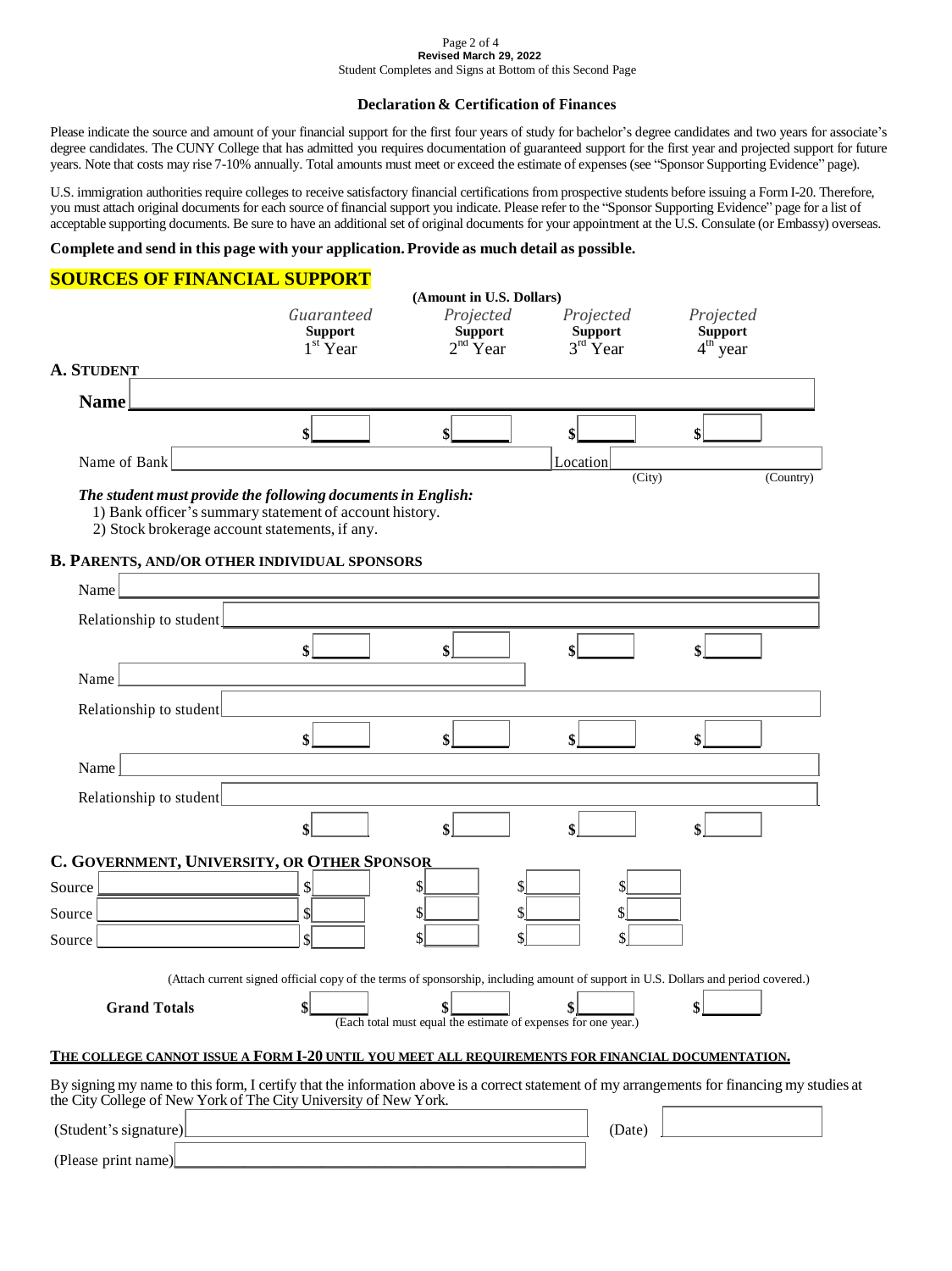#### **Page 3 of 4 SPONSOR COMPLETES RELEVANT ITEMS AND SIGNSBOTTOM OF THIS PAGE AT ITEM #21 Revised March 29, 2022**

# **Affidavit of Support**

This form is for individuals using their own income and/or savings to support a student. It must be completed by the person who will provide the student with full or partial financial support and/or room and board during the student's course of study at The City University of New York.

**Sponsors providing financial support must complete items 1-18 AND sign at item #21; Sponsors providing room and/or board must complete items 1 through 3 AND item 20 AND sign at #21. Sponsors providing both financial support AND room and board, complete this entire page, items #1 through #21.**

F

# **SPONSOR INFORMATION**

| 1. I.                                                                                                 | 2. citizen of                                                                                                                                                                                                                                                                    |
|-------------------------------------------------------------------------------------------------------|----------------------------------------------------------------------------------------------------------------------------------------------------------------------------------------------------------------------------------------------------------------------------------|
| (Name of sponsor)                                                                                     | (Country or Countries)                                                                                                                                                                                                                                                           |
| and residing at 3.                                                                                    | (Sponsor's Street Address, City, State, Postal Code and Country)                                                                                                                                                                                                                 |
| Do certify the following:                                                                             |                                                                                                                                                                                                                                                                                  |
| 4. I am employed with<br>(Name of employer) (Number and Street)                                       | 5. Located at:<br>(Postal Code)<br>(Telephone)<br>(City/State)<br>(Country)                                                                                                                                                                                                      |
| 6. I receive an annual income of \$                                                                   | (U.S. Dollars) from this *employment.                                                                                                                                                                                                                                            |
|                                                                                                       | *Attach a current salary confirmation statement written by that employer, or verification of annual income for self-employed or retired<br>individuals. The employer statement or verification of annual income must be written in English or come with a certified translation. |
| 7. I have \$                                                                                          | (U.S. Dollars) on deposit with 8. Name of Bank:                                                                                                                                                                                                                                  |
| 9. Address of Bank:                                                                                   | (Number and Street) (City) (State) (Postal Code)                                                                                                                                                                                                                                 |
| *Attach bank officer's statement of account history.                                                  |                                                                                                                                                                                                                                                                                  |
| 10. I currently support                                                                               | persons (including myself). 11. Our total household annual income is \$<br>$\vert$ (U.S. Dollars).                                                                                                                                                                               |
| 12. Our total family expenses are \$<br>addition to this affidavit.                                   | $(U.S.$ Dollars). <b>13.</b> I sponsor<br>$\lambda$ (number) individuals for immigration in                                                                                                                                                                                      |
| <b>STUDENT SUPPORT INFORMATION</b>                                                                    |                                                                                                                                                                                                                                                                                  |
| This affidavit is executed on behalf of                                                               |                                                                                                                                                                                                                                                                                  |
| 14.                                                                                                   | who was born on 15.<br>S/he is my $16$ .                                                                                                                                                                                                                                         |
| (Name of Student)                                                                                     | (Relationship to Student)<br>(Month/Dav/Year)                                                                                                                                                                                                                                    |
| I hereby certify that I am willing, able, and do commit to provide 17.                                | with the annual amount of<br>(Name of Student)                                                                                                                                                                                                                                   |
| $18.$ \$                                                                                              | (U.S. Dollars) for her/his tuition, fees, and/or living expenses each year during the entire program of study at<br>The City University of New York until $19.$ $\Box$ (give a date when the sponsorship is expected to terminate).                                              |
|                                                                                                       | <b>ROOM AND BOARD SUPPORT INFORMATION</b> (See living expenses for room and board)                                                                                                                                                                                               |
| To be completed if student will live in the sponsor's home in the U.S.                                |                                                                                                                                                                                                                                                                                  |
| 20. I hereby certify that I will provide<br>Check one:<br>(Name of Student)                           | with:                                                                                                                                                                                                                                                                            |
| *Room only in my home at the address indicated above<br>⊡                                             |                                                                                                                                                                                                                                                                                  |
| Or,                                                                                                   |                                                                                                                                                                                                                                                                                  |
| $\Box$                                                                                                | *Full room and board in my home as indicated above during each year that s/he follows a program of study at CUNY.<br>Note that this value cannot be included in any amount of support being provided in #18, above.                                                              |
|                                                                                                       | *Attach a copy of your lease or deed or copy of a statement from your landlord.                                                                                                                                                                                                  |
|                                                                                                       |                                                                                                                                                                                                                                                                                  |
| to sponsor the student herein named.                                                                  | By signing my name to this affidavit, I certify that the information above is a correct statement of my agreement                                                                                                                                                                |
| Check One if you also intend to support student's spouse or children:<br>$\perp$ ]—Yes [ $\perp$ ]—No | I also agree to sponsor dependent(s) for an additional \$8,000 for a dependent spouse                                                                                                                                                                                            |
|                                                                                                       | and \$5,000 for each dependent child. Names and biographical information for each dependent attached.                                                                                                                                                                            |
|                                                                                                       | 21. Signature: This affidavit must be signed to indicate intention to support student named above.                                                                                                                                                                               |
|                                                                                                       |                                                                                                                                                                                                                                                                                  |

**Sponsor Signature:** Date: Date: Date: Date: Date: Date: Date: Date: Date: Date: D Please print name: Date: